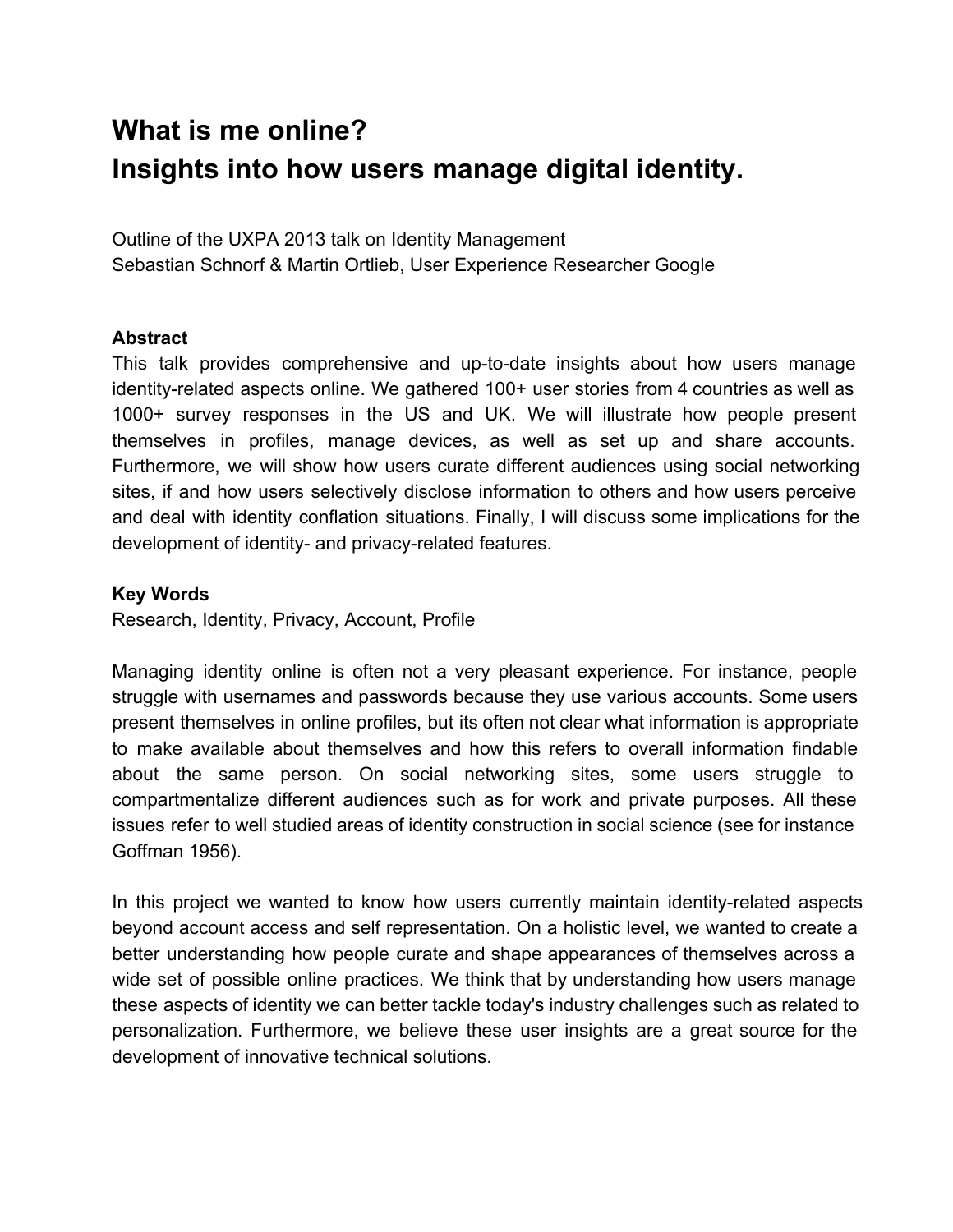We explored a comprehensive set of research questions: We wanted to know how users represent themselves in online profiles to gauge how stable onlines identities are. We wanted to understand how users set up various accounts and devices they may use. To also capture social aspects of identity, we gathered situations in which users share accounts and devices. With focus on social networking, we wanted to know how users curate different audiences, if and how users (selectively) disclose information to others. We wanted to learn when and for what purpose users go to settings of their social networks. Finally, we were interested how users perceive and deal with identity facet conflation.

In order to tackle previously stated research questions we conducted several interlocking studies. We started exploring the topic at the end of 2011 through a set of interviews, then we conducted two in-depth interviews sessions in summer 2012 and finally, we launched some survey questions for basic scaling of our results in autumn 2012. Overall, we gathered data from 49 interviews in 4 countries and several thousand survey respondents.

During the in-depth phase of this project, we conducted personal interviews with 10 social networking users both in a larger US and UK city. The interviews lasted approximately 90 minutes and were recorded on video. Participants were compensated appropriately.

For screening, we developed a special set of questions based on previous research (Farnham/Churchill 2011) to select people that not only perceive, but also act on a faceted identity landscape. Through this screening process we wanted to make sure we invite users we can learn most regarding online identity management. We also looked at user's ability to describe identity related strategies with an open ended question and made sure to have some variability in terms of account setups and account oversight (parents looking after their kids accounts). Furthermore, we also considered a variability in terms of age, gender and technological savviness.

Based on the comprehensive list of practices, we extracted five different identity management goals that users pursue when acting on their identity. In the following, we will introduce these five goals and illustrate them with corresponding user stories.

### **1. Insight: Minimize overhead**

Users try to minimize their effort when maintaining identities. This affects social engagement -- the data they choose to share and the audience they share it with. This goal also drives people to share things frequently associated with only one person, such as accounts and phones.

# **2. Insight: Hide personality aspects**